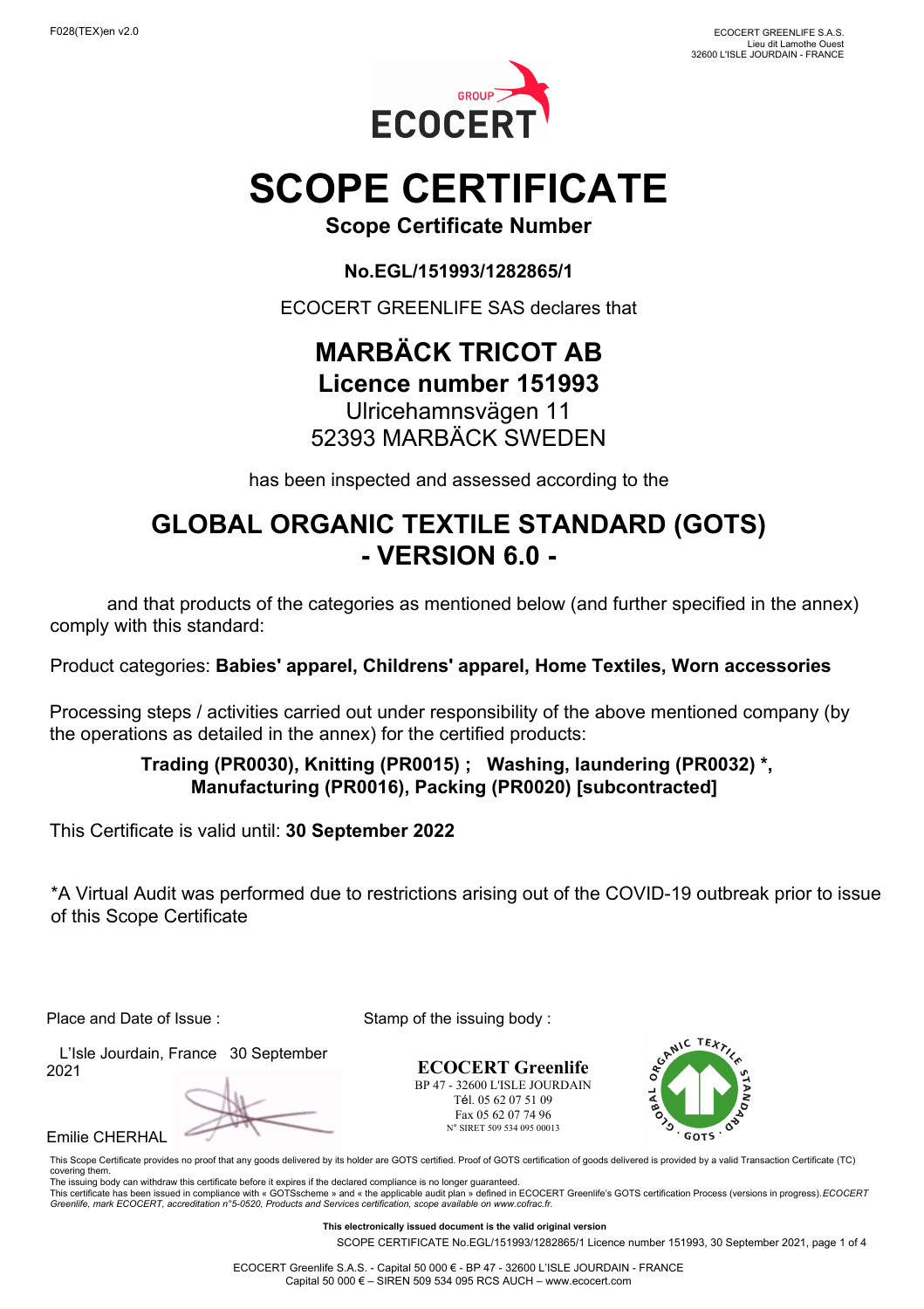

#### **MARBÄCK TRICOT AB**

Global Organic Textile Standard

#### **Products appendix to Certificate No.EGL/151993/1282865/1**

In specific the certificate covers the following products:

| <b>Product category</b> | <b>Products Details</b>                                              | <b>Material and Material</b><br>composition | Label grade             |
|-------------------------|----------------------------------------------------------------------|---------------------------------------------|-------------------------|
| Garments                | Babies' apparel (PC0003):<br>Babie's clothing (PD0013)               | 100% Organic Cotton (RM0104)                | <b>Organic Textiles</b> |
| Garments                | Childrens' apparel (PC0004):<br>Pants, trousers (PD0003)             | 100% Organic Cotton (RM0104)                | <b>Organic Textiles</b> |
| Garments                | Childrens' apparel (PC0004):<br>T-shirts, singlets (PD0007)          | 100% Organic Cotton (RM0104)                | <b>Organic Textiles</b> |
| <b>Home Textiles</b>    | Home Textiles (PC0010) :<br>Babies' accessories (PD0014)             | 100% Organic Cotton (RM0104)                | <b>Organic Textiles</b> |
| Accessories             | Worn accessories (PC0012):<br>Hats, caps, head coverings<br>(PD0030) | 100% Organic Cotton (RM0104)                | <b>Organic Textiles</b> |

 L'Isle Jourdain, France 30 September 2021

Emilie CHERHAL

Place and Date of Issue : Stamp of the issuing body :

**ECOCERT Greenlife** BP 47 - 32600 L'ISLE JOURDAIN Tél. 05 62 07 51 09 Fax 05 62 07 74 96 N° SIRET 509 534 095 00013



SCOPE CERTIFICATE No.EGL/151993/1282865/1 Licence number 151993, 30 September 2021, page 2 of 4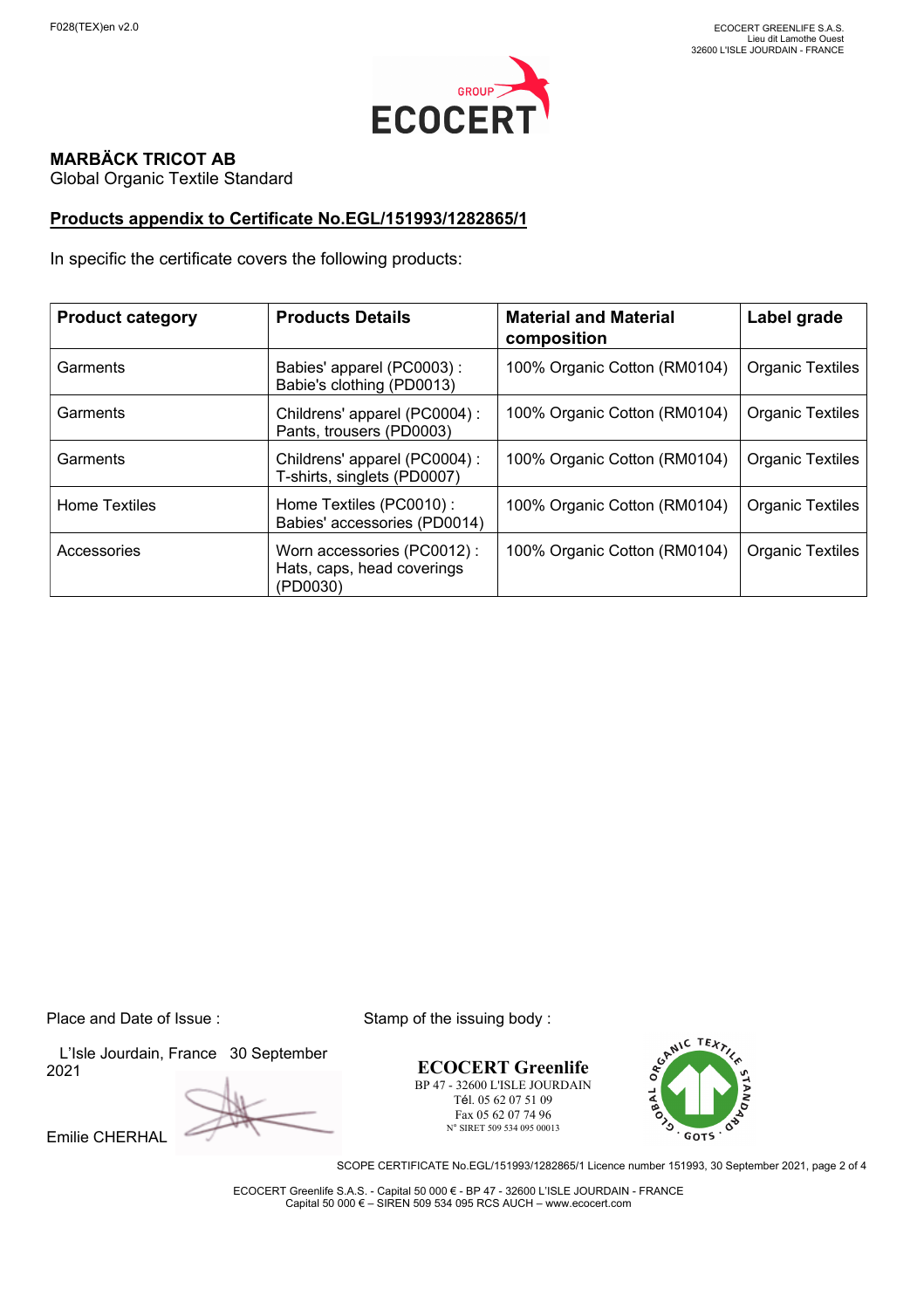

#### **MARBÄCK TRICOT AB**

Global Organic Textile Standard

#### **Facility appendix to Certificate No.EGL/151993/1282865/1**

Under the scope of this certificate the following facilities have been inspected and assessed. The listed processing steps/activities conform with the corresponding criteria of the Global Organic Textile Standard for the certified products:

| <b>Name of Facility</b> | <b>Address of operation</b>                      | <b>Processing steps /</b><br>activities | <b>Type of Relation</b><br>(Main/Facility) |
|-------------------------|--------------------------------------------------|-----------------------------------------|--------------------------------------------|
| MARBÄCK TRICOT AB       | Ulricehamnsvägen 11<br>52393 - Marbäck<br>SWEDEN | Trading (PR0030), Knitting<br>(PR0015)  | <b>MAIN SITE</b>                           |

#### **Non-certified Subcontractor Appendix to Certificate No.EGL/151993/1282865/1**

Under the scope of this certificate the following non-certified subcontractors have been inspected and assessed. The listed processing steps/activities conform with the corresponding criteria of the Global Organic Textile Standard for the certified products:

| <b>Name of Facility</b>         | <b>Address of operation</b>                                   | Processing steps / activities                                                                   |
|---------------------------------|---------------------------------------------------------------|-------------------------------------------------------------------------------------------------|
| KULDIGAS TEKSTILS<br><b>SIA</b> | Dzirnavu 18-1<br>3301 - Kuldiga<br>LATVIA                     | Washing, laundering<br>(PR0032), Manufacturing<br>(PR0016), Packing (PR0020)<br>[subcontracted] |
| KULDIGAS TEKSTILS<br><b>SIA</b> | Ganibu dambis str. 26A - Room<br>502<br>1005 - RIGA<br>LATVIA | Manufacturing (PR0016),<br>Packing (PR0020)<br>[subcontracted]                                  |

Place and Date of Issue : Stamp of the issuing body :

 L'Isle Jourdain, France 30 September 2021

Emilie CHERHAL

**ECOCERT Greenlife** BP 47 - 32600 L'ISLE JOURDAIN Tél. 05 62 07 51 09 Fax 05 62 07 74 96 N° SIRET 509 534 095 00013



SCOPE CERTIFICATE No.EGL/151993/1282865/1 Licence number 151993, 30 September 2021, page 3 of 4